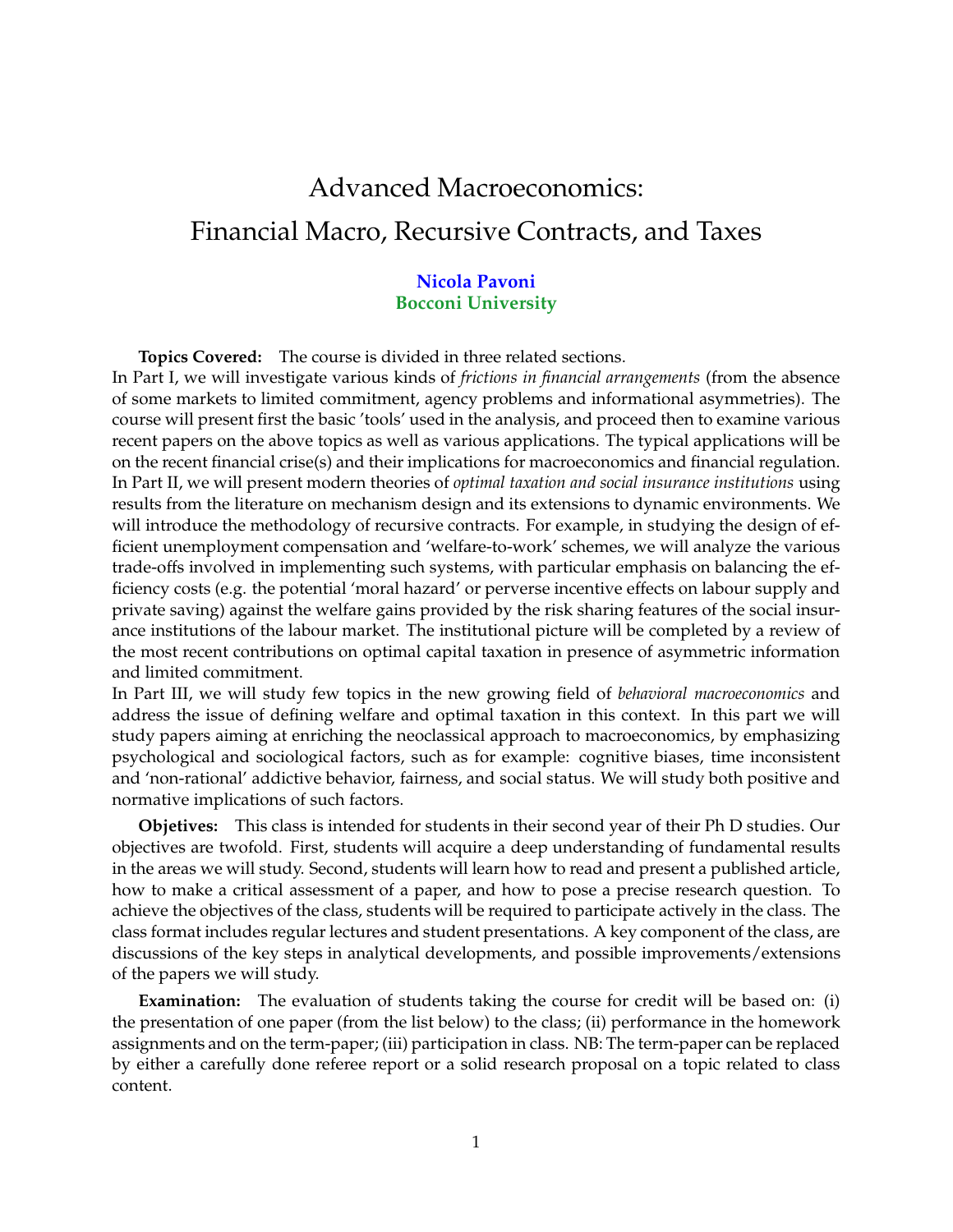**Note on the syllabus:** The papers indicated with  $\star$  are required readings; those  $\bullet$  are papers that you are suggested for your class presentation. Other readings are optional "background reading".

## **Part I**

#### **Risk Sharing in Markets with Frictions**

#### **Limited Commitment and Default Borrowing Constraints**

- Kehoe, T. and D. Levine (1993): Debt Constrained Asset Markets, *Rev. Econ. Studies*, 865-888.
- ⋆ Kehoe, T. and D. Levine (2001): Liquidity Constrained vs. Debt Constrained Markets, *Econometrica*, 575-598
- Alvarez, F. and U. Jermann (2000): Efficiency, Equilibrium, and Asset Pricing with Risk of Default, *Econometrica*, 775-798.
- Hellwig, C. and G. Lorenzoni (2009): Bubbles and Self-Enforcing Debt, *Econometrica* 77(4), 1137-1164.
- Kocherlakota, N. 2008. "Injecting rational bubbles," *Journal of Economic Theory*, 142(1), pages 218-232

#### **Collateralized Lending**

- Chien, Y-L. and H. Lustig (2010): The Market Price of Aggregate Risk and the Wealth Distribution, *Review of Financial Studies*.
- Geanakoplos, J. (2010): 'The Leverage Cycle,' Cowles Foundation Discussion Paper No. 1304.
- Geanakoplos, J. (2010):"Liquidity, Default, and Crashes: Endogenous Contracts in General Equilibrium," Cowles Foundation Discussion Paper No. 1316.
- Kilenthong, W. T., R. Townsend (2011), "Market Based, Segregated Exchanges with Default Risk,"
- ⋆ Kiyotaki, N. and J. Moore (1997): Credit Cycles. *Journal of Political Economy*, 105(2), pp. 211- 48.
- Lorenzoni, G. (2008): Inefficient Credit Booms, *Review of Economic Studies* 75 (3), 809-833
- Sinsek, A. (2011): "Belief Disagreement and Collateral Constrains," mimeo, Harvard University.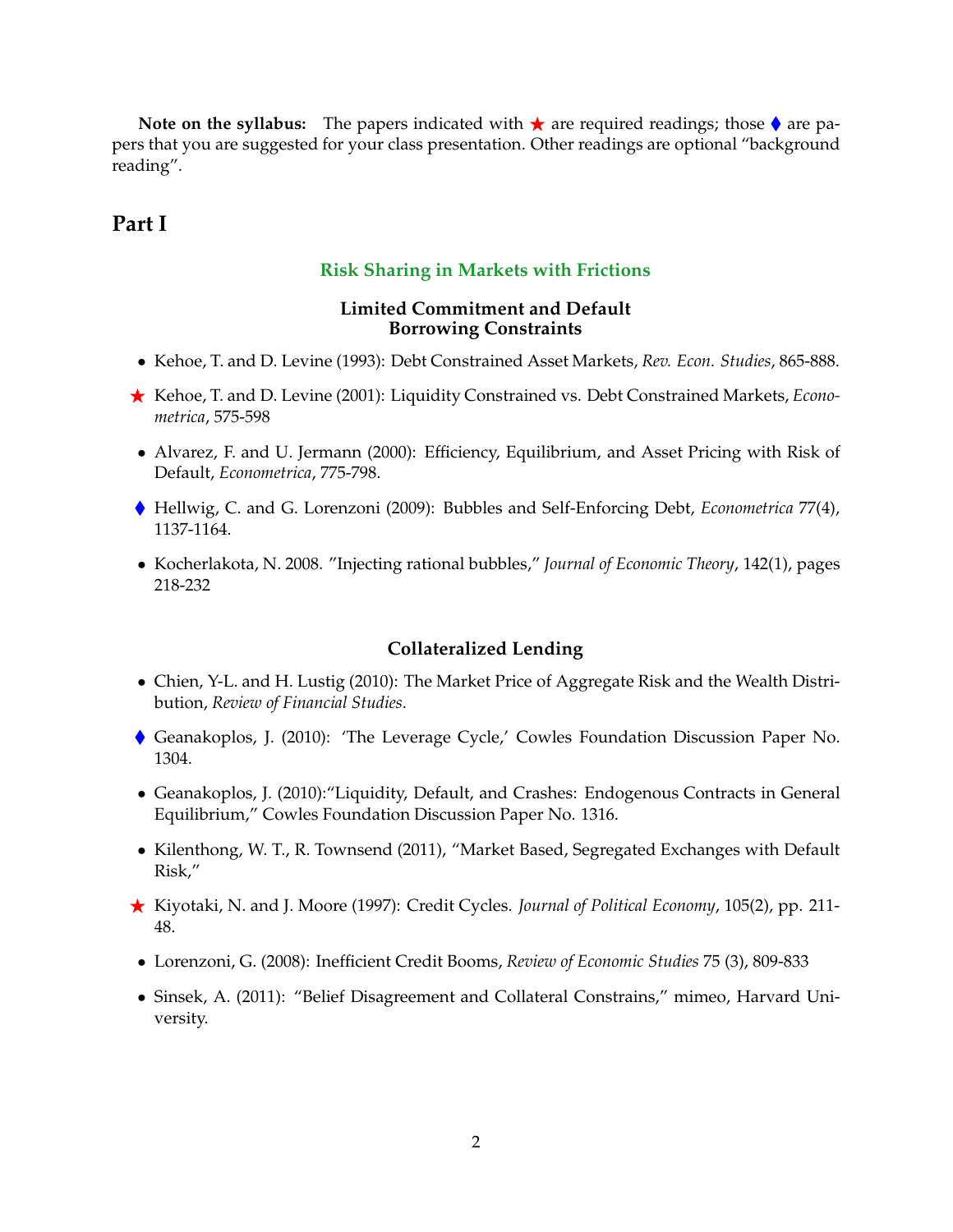#### **Agency Costs, Liquidity and Intermediation**

- Allen. F. and D. Gale (2004): Financial Intermediaries and Markets, *Econometrica* 72, 1023- 1061.
- $\Rightarrow$  Bernanke, B. and M. Gertler (1989): Agency Costs, Net Worth and Business Fluctuations, *American Economic Review*, 79, 14-31.
- Holmstrom, B. and J. Tirole (1997): Financial Internediation, Loanable Funds and the Real Sector, *Quarterly Journal of Economics* 112, 663-691.
- Kiyotaki, N. and J. Moore (2008): Liquidity, Business Cycles and Monetary Policy, http://www.princeton.edu/˜kiyotaki/papers/ChiKM6-1.pdf

## **Part II**

#### **Introduction to Dynamic Mechanism Design and Recursive Contracts**

- Ljungqvist, L., and T. J. Sargent, *Recursive Macroeconomic Theory*, Second Edition, MIT Press.
- ⋆ Kehoe, T. and D. Levine (2001): Liquidity Constrained vs. Debt Constrained Markets, *Econometrica*, 575-598
- ★ Stole, L. (2001) 'Lecture Notes on the Theory of Contracts and Organizations, mimeo, Chicago University (available for free on the web).
- ♦ Fudenberg, D., O. Holmström and P. Milgrom (1990), "Short-Term Contracts and Long-Term Agency Relationships," *Journal of Economic Theory,* 51(1): 1-31.
- Green, E. J. (1987), "Lending and Smoothing of Uninsurable Income," in *Contractual Arrangements for Intertemporal Trade*. (E.C. Prescott and N. Wallace, Eds.), Minnesota, Minnesota Press.
- Thomas, J. and T. Worral (1990), "Income Fluctuations and Asymmetric Information: An Example of Repeated Principal-Agent Problem," *Journal of Economic Theory, 51:* 367-390.
- $\star$  Kocherlakota, N.R. (1996), "Implications of Efficient Risk Sharing without Commitment," *Review of Economic Studies*, 63: 595-609.
- Messner, M. and N. Pavoni (2004), "On the Recursive Saddle Point Method," Bocconi WP no. 225.
- Messner, M., N. Pavoni, C. Sleet (2011), "On The Dual Approach to Recursive Optimization," mimeo, Bocconi University.
- Kehoe, Patrick and Fabrizio Perri (2002): "International Business Cycles with Endogenous Incomplete Markets" *Econometrica*, 70(3): 907-928.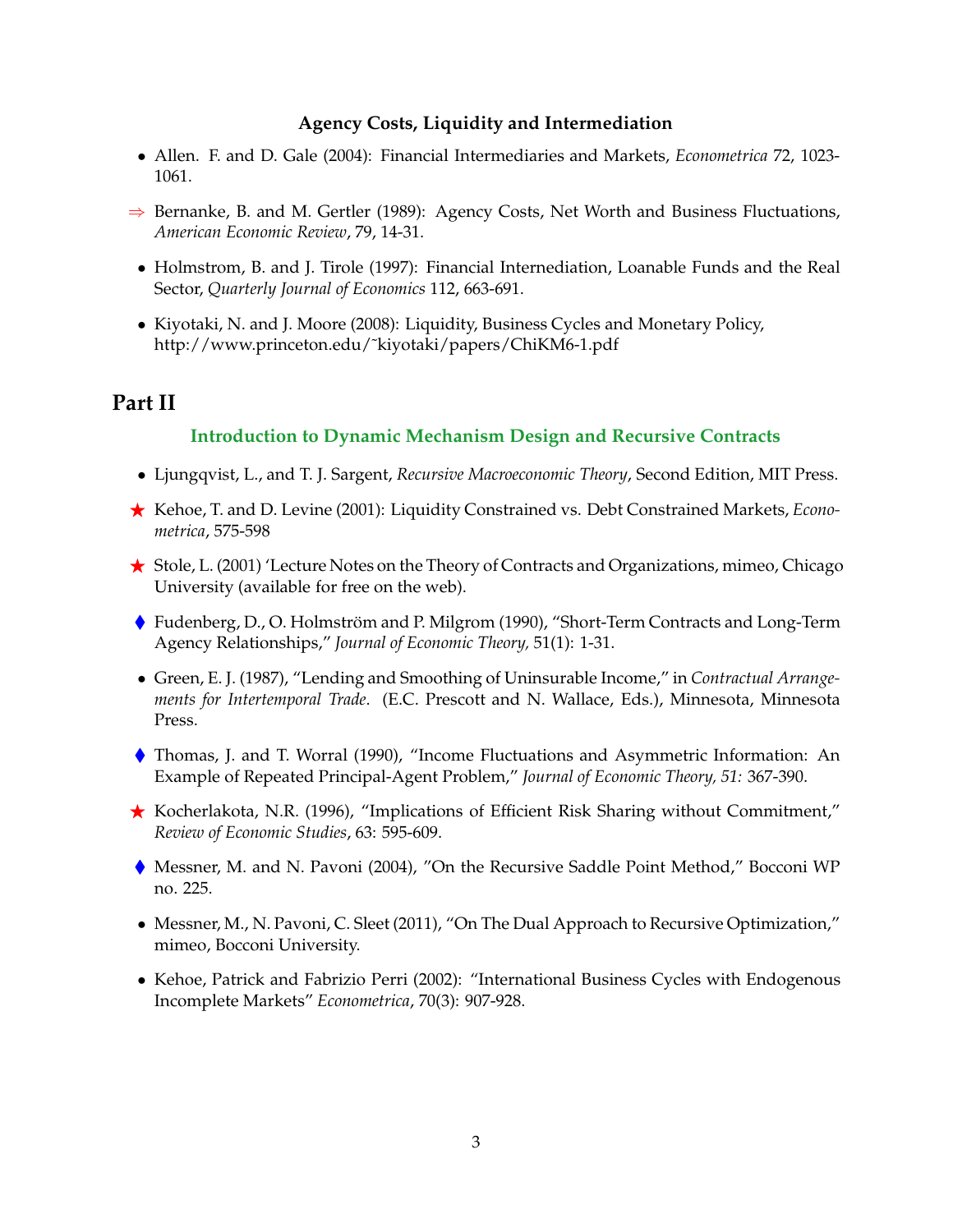## **Optimal Income Taxation, UI, and Transfers**

#### **Optimal Income Taxation**

- Mirrlees, J. (1971), 'An Exploration in the Theory of Optimum Income Taxation, Review of Economic Studies, 38(2), 175-208.
- Saez, E., (2001), "Using Elasticities to Derive Optimal Income Tax Rates," *Review of Economic Studies*, 68, 205-229.
- Saez, E., (2002), "Optimal Income and Transfer Programs: Intensive Versus Extensive Labor Supply Responses," *Quarterly Journal of Economics*, 117, 1039-1073.
- A. Abraham, S. Koehne, N. Pavoni, "Optimal Income Taxation with Asset Accumulation," mimeo.
- Battaglini, Marco and Stephen Coate, Pareto Efficient Income Taxation with Stochastic Abilities, 2003, NBER Working Paper no.10119.
- Kleven, H.J., C.T. Kreiner, E. Saez, (2007)"The Optimal Income Taxation of Couples," NBER Working paper, http://elsa.berkeley.edu/ saez/kleven-kreiner-saezNBER06couples.pdf

#### **Optimal UI and Welfare Programs**

- ⋆ Hopenhayn, H. and J.P. Nicolini (1997), "Optimal Unemployment Insurance," *Journal of Political Economy,* 105(2): 412-438.
- ⋆ Pavoni, N. (2007), "On Optimal Unemployment Compensation," *the Journal of Monetary Economics,* 54:1612-1630.
- Pavoni, N. (2008), "Optimal Unemployment Insurance, with Human Capital Depreciation, and Duration Dependence," *in print,* the *International Economic Review*.
- Pavoni, N. and G. L. Violante (2007) "Optimal Welfare-to-Work Programs," *Review of Economic Studies*, January.
- Landais, C., P. Michaillat, E. Saez (2011), "Optimal Unemployment Insurance over the Business Cycle," http://www.nber.org/papers/w16526.pdf

#### **Optimal Capital Taxation**

#### **Ramsey Taxation**

- Chamley, Christophe, Optimal Taxation of Capital Income in General Equilibrium with Infinite Lives, Econometrica, 1986, vol. 54, pp.607-622.
- Ramsey, F. (1927), 'A Contribution to the Theory of Taxation,' Economic Journal, 37, 47-61 http://www.jstor.org/stable/pdfplus/2222721.pdf
- S. Albanesi, R. Armenter, 'Understanding Capital Taxation in Ramsey Models,' http://www.columbia.edu/ sa2310/Papers/RamseyNote.pdf
- Phelan, C. and E. Stacchetti (2001), "Sequential Equilibria in a Ramsey Tax Model," *Econometrica,* 69(6), November: 1491-1518.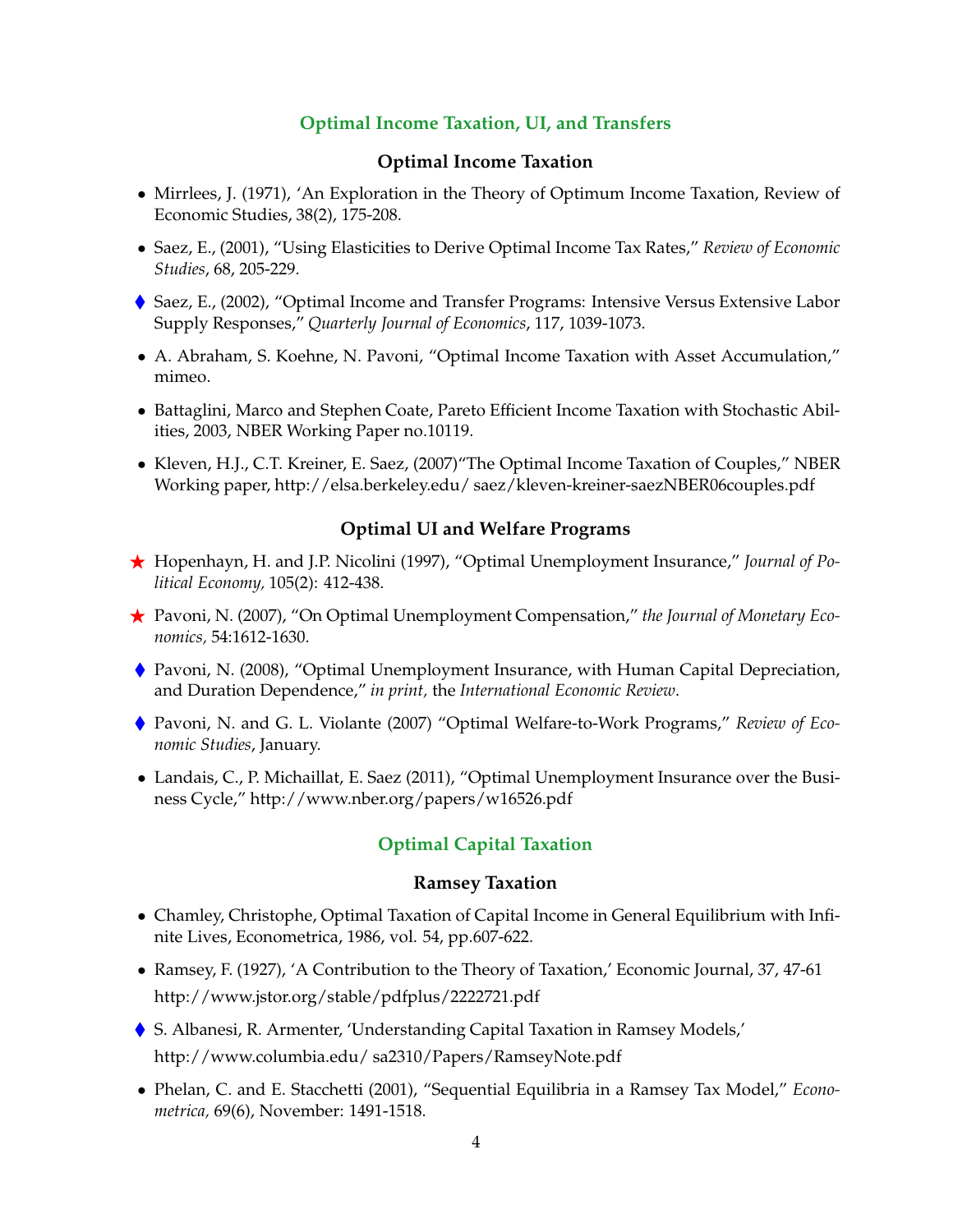#### **New Dynamic Public Finance**

- ⋆ Golosov, M., A. Tsyviski, and I. Werning (2006), 'New Dynamic Public Finance: A User Guide, in *NBER Macroeconomic Annual*, MIT Press.
- Golosov, M., M. Troshkin, and A. Tsyviski, (2010), 'Optimal Taxation: Merging Micro and Macro Approaches, *Journal of Money, Credit and Banking.*
- Kocherlakota, N. (2010), *The New Dynamic Public Finance,* Princeton University Press.
- Kocherlakota, N. (2005): "Zero Expected Wealth Taxes: A Mirrlees Approach to Dynamic Optimal Taxation," *Econometrica* 73 (5), 1587–1621.
- Albanesi, S. and C. Sleet (2006), Dynamic Optimal Taxation with Private Information, *Review of Economic Studies*.
- Golosov, M. and A. Tsyvinski (2007): Optimal Taxation with Endogenous Insurance Markets, *Quarterly Journal of Economics*, May, 487-534.
- Gottardi, P. and N. Pavoni (2011): "Ramsey Asset Taxation Under Asymmetric Information, mimeo.
- Scheuer, F. (2011): Pareto-Optimal Taxation with Aggregate Uncertainty and Financial Markets, http://www.stanford.edu/˜scheuer/aggregate uncertainty 7.pdf

# **Part III**

### **Behavioral Economics, Macroeconomics, and Taxes**

- Akerlof, G. A., "Behavioral Macroeconomics and Macroeconomic Behavior," http://www.jstor.org/stable/pdfplus/3083349.pdf
- Bernhaim, B. D., A. Rangel, (2005), "Behavioral Welfare Economics," http://www.nber.org/papers/w14622.pd
- Sugden, Robert (2004), "The Opportunity Criterion: Consumer Sovereignty Without the Assumption of Coherent Preferences." *American Economic Review*, 94(4): 10141033.
- ⋆ Tahler, R., C. Sunstein "Libertarian Paternalism," http://www.jstor.org/stable/pdfplus/3132220.pd

### **Time Inconsistent Preferences (and Addiction)**

- Angeletos, M., D. Laibson, A. Repetto, J. Tobacman, S. Weinberg, (2001) 'The Hyperbolic Consumption Model: Calibration, Simulation, and Empirical Evaluation,' *Journal of Economic Perspectives*, August.
- ★ Frederick, Shane, George Lowenstein, and Ted O'Donoghue (2002) "Time Discounting and Time Preference: A Critical Review." *Journal of Economic Literature,* 40(2): 351-401.
- Gul, F., and W. Pesendorfer (2001) "Temptation and Self-Control," *Econometrica*, 69(6): 1403- 1436.